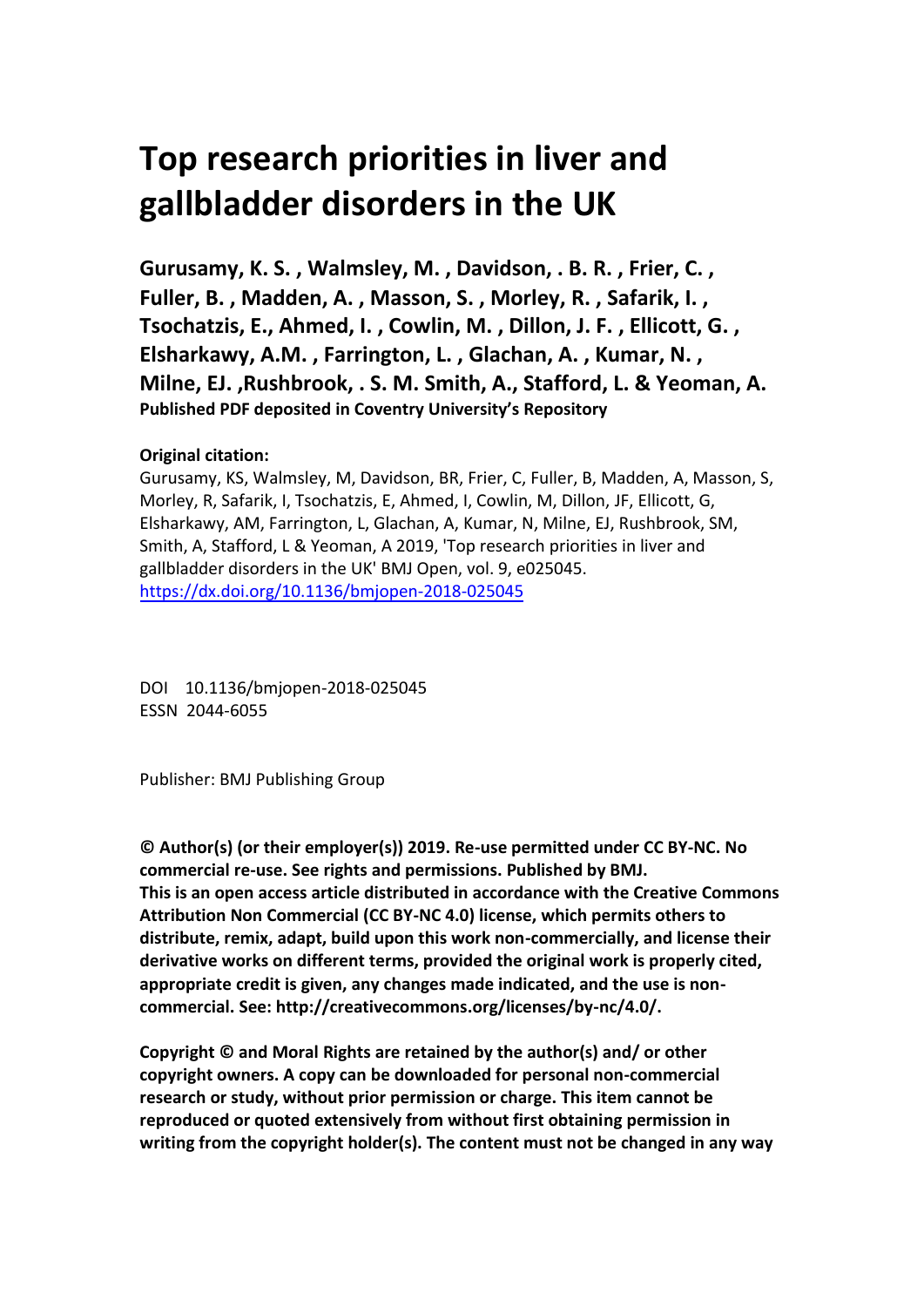**or sold commercially in any format or medium without the formal permission of the copyright holders**.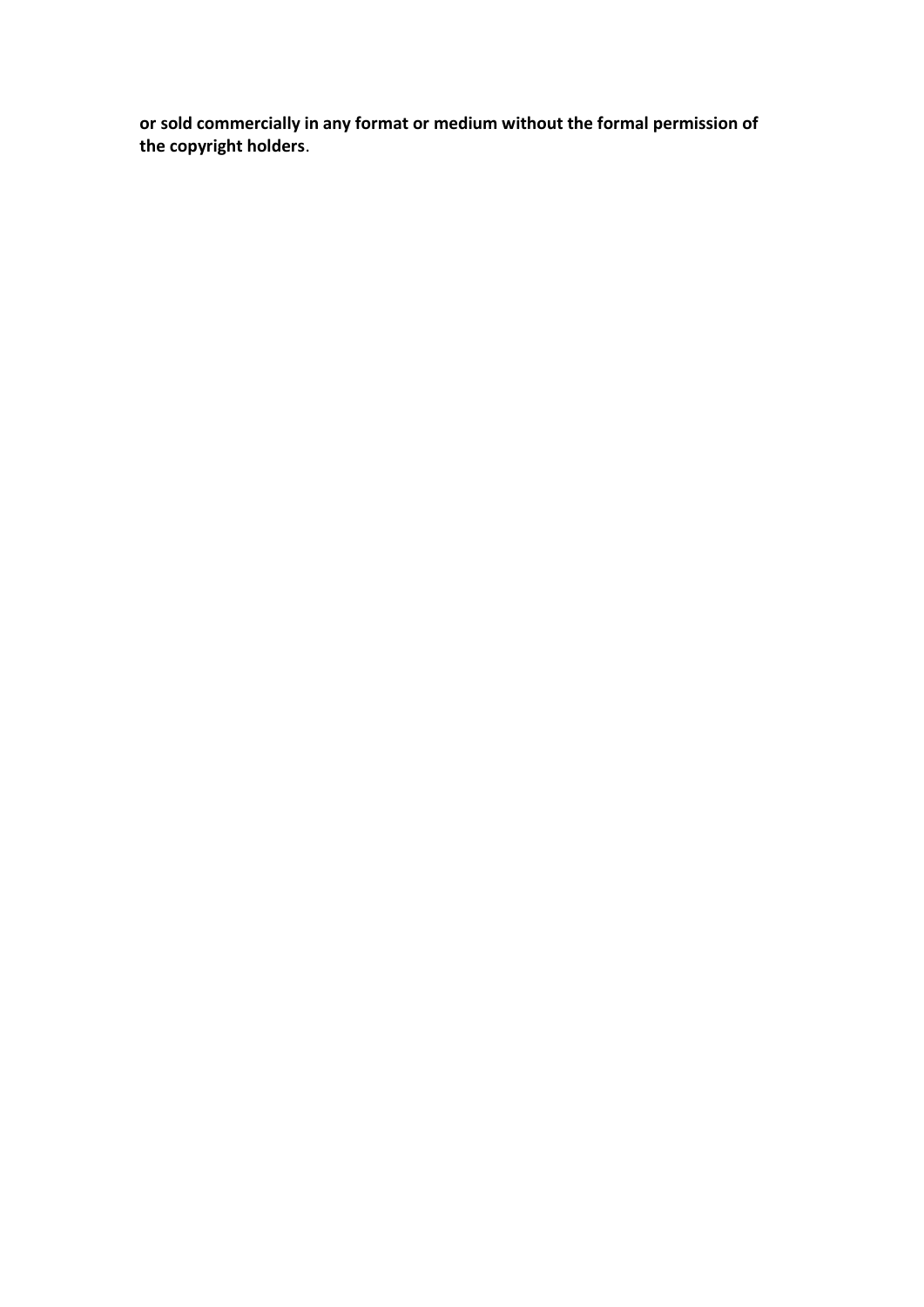# **BMJ Open Top research priorities in liver and gallbladder disorders in the UK**

KurinchiS Gurusamy,<sup>01</sup> Martine Walmsley,<sup>2</sup> Brian R Davidson,<sup>1</sup> Claire Frier,<sup>3</sup> Barry Fuller,<sup>1</sup> Angela Madden,<sup>4</sup> Steven Masson,<sup>5</sup> Richard Morley,<sup>6</sup> Ivana Safarik,<sup>7</sup> Emmanuel A Tsochatzis, <sup>8</sup> Irfan Ahmed, <sup>9</sup> Maxine Cowlin, <sup>10</sup> John F Dillon, <sup>11</sup> Graham Ellicott,<sup>10</sup> Ahmed M Elsharkawy,<sup>12</sup> Liz Farrington,<sup>13</sup> Anthony Glachan,<sup>10</sup> Nagappan Kumar,<sup>14</sup> E J Milne,<sup>10</sup> Simon M Rushbrook,<sup>15</sup> Amanda Smith,<sup>16</sup> Lizzie Stafford.<sup>17</sup> Andrew Yeoman<sup>18</sup>

#### **ABSTRACT**

**Objectives** There is a mismatch between research questions considered important by patients, carers and healthcare professionals and the research performed in many fields of medicine. The non-alcohol-related liver and gallbladder disorders priority setting partnership was established to identify the top research priorities in the prevention, diagnostic and treatment of gallbladder disorders and liver disorders not covered by the James-Lind Alliance (JLA) alcohol-related liver disease priority setting partnership.

**Design** The methods broadly followed the principles of the JLA guidebook. The one major deviation from the JLA methodology was the final step of identifying priorities: instead of prioritisation by group discussions at a consensus workshop involving stakeholders, the prioritisation was achieved by a modified Delphi consensus process.

Results A total of 428 unique valid diagnostic or treatment research questions were identified. A literature review established that none of these questions were considered 'answered' that is, high-quality systematic reviews suggest that further research is not required on the topic. The Delphi panel achieved consensus (at least 80% Delphi panel members agreed) that a research question was a top research priority for six questions. Four additional research questions with highest proportion of Delphi panel members ranking the question as highly important were added to constitute the top 10 research priorities.

Conclusions A priority setting process involving patients, carers and healthcare professionals has been used to identify the top 10priority areas for research related to liver and gallbladder disorders. Basic, translational, clinical and public health research are required to address these uncertainties.

# **INTRODUCTION**

Failure to address treatment uncertainties by research can lead to significant suffering and deaths.<sup>[1](#page-9-0)</sup> It is important that research in any field of medicine takes into account the shared interests of patients, carers and clinicians[.2](#page-9-1) However, there is a mismatch

# Strengths and limitations of this study

- ► A research prioritisation process involving clinicians, patients and carer, and public representatives was performed in the field of liver and gallbladder disorders. This will help to address the mismatch between research questions that are considered important jointly by patients, carers and healthcare professionals and the research performed in the field of liver and gallbladder disorders.
- ► A Delphi consensus method was performed. This prevented dominance of 'loud voices', a problematic issue with small and large group discussions.
- ► Because of the predominance of people with chronic liver disease on the Delphi panel, many of the top research priorities related to chronic liver diseases.

between research questions that are considered important jointly by patients, carers and healthcare professionals and the research performed in many fields of medicine. $3<sup>4</sup>$ The James-Lind Alliance (JLA) exists to help ensure a patient-centred process and enables the limited research resources to be used in addressing the research questions that are considered important jointly by patients, carers and healthcare professionals<sup>[2](#page-9-1)</sup> ('top research priorities'). This is achieved by forming 'priority setting partnerships' (PSPs) between patients, carers and healthcare professionals.<sup>2</sup> Formal prioritisation of research topics jointly by patients and healthcare professionals can lead to increased research on the topic. $56$ 

There has only been one formal research prioritisation process involving patients, carers and healthcare professionals in the field of liver and gallbladder disorders.<sup>7</sup> However, the scope of that PSP was limited to alcohol-related liver disorders.<sup>[7](#page-9-4)</sup> The <u>N</u>on-Alcohol-Related Liver and gallbladder disorders Priority setting partnership (NARLIP) was established to address the

**To cite:** Gurusamy KS, Walmsley M, Davidson BR, *et al*. Top research priorities in liver and gallbladder disorders in the UK. *BMJ Open* 2019;9:e025045. doi:10.1136/ bmjopen-2018-025045

► Prepublication history and additional material for this paper are available online. To view these files, please visit the journal online [\(http://dx.doi.](http://dx.doi.org/10.1136/bmjopen-2018-025045) [org/10.1136/bmjopen-2018-](http://dx.doi.org/10.1136/bmjopen-2018-025045) [025045\)](http://dx.doi.org/10.1136/bmjopen-2018-025045).

Received 2 July 2018 Revised 5 February 2019 Accepted 7 February 2019



© Author(s) (or their employer(s)) 2019. Re-use permitted under CC BY-NC. No commercial re-use. See rights and permissions. Published by BMJ.

For numbered affiliations see end of article.

#### Correspondence to Kurinchi S Gurusamy; k.gurusamy@ucl.ac.uk

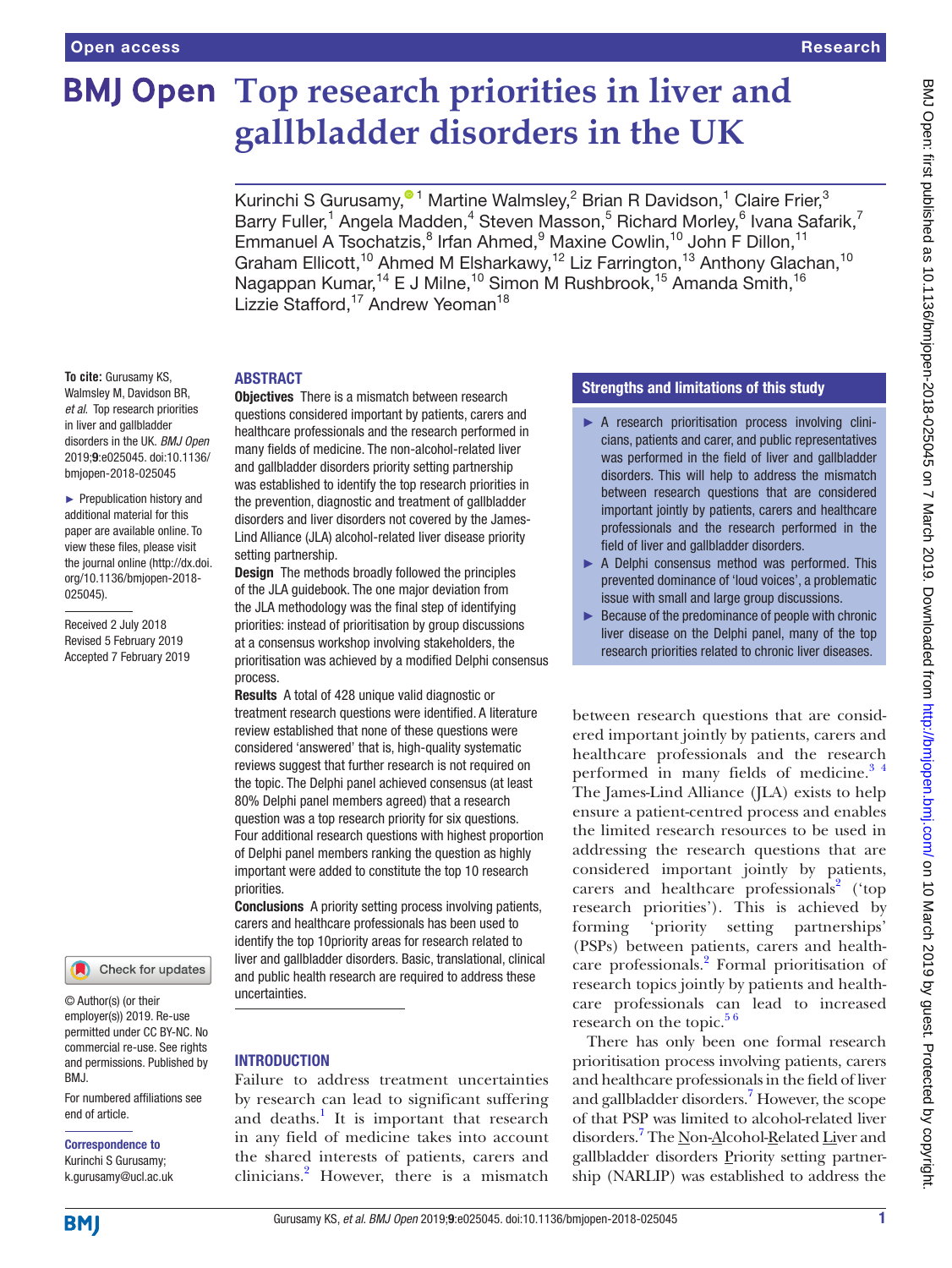

<span id="page-3-0"></span>Figure 1 The major steps in the research prioritisation are shown in the figure. <sup>a</sup>The protocol was registered with James-Lind Alliance (JLA) priority setting partnership (PSP). <sup>b</sup>The final prioritisation was achieved by modified Delphi consensus method.

prevention, diagnostic and treatment uncertainties related to the majority of liver disorders which were not covered by the JLA PSP on alcohol-related liver diseases<sup>[7](#page-9-4)</sup> and to include gallbladder disease.

The aims and objectives of the NARLIP were to work with patients, their carers and healthcare professionals treating them ('stakeholders') to identify uncertainties about the diagnostic tests and effects of prevention and treatments for non-alcohol-related liver and gallbladder disorders, to agree by consensus a prioritised list of those uncertainties for research, to publicise the results and process, and to take the results to research commissioning bodies to be considered for funding and researchers to encourage them to submit grant applications addressing these uncertainties.

# **METHODS**

The methods broadly followed the principles of the JLA guidebook.[8](#page-9-5) The broad steps involved the following and are summarised in [figure](#page-3-0) 1.

- 1. Formation of the partnership: organisations and individuals representing people affected by non-alcohol-related liver or gallbladder disorders, their carers and healthcare professionals treating people with non-alcohol-related liver and gallbladder disorders. A partnership was formed between KG representing University College London and the British Liver Trust initially, but following reorganisation in the British Liver Trust, PSC Support<sup>[9](#page-9-6)</sup> became the leading patient organisation partner of this process. A steering committee was formed. The members of the steering committee who participated in the complete process were KG, MW, BRD, CF, BF, AM, RM, SM, IS and ET.
- 2. Establishment of the scope: the steering committee members discussed and decided that the scope should include adult and paediatric liver and gallbladder disorders which required medical and surgical treatments. The protocol was registered with JLA PSP.
- 3. Identifying potential research questions: research questions were collected through online surveys and searching UK Database of Uncertainties about the Effects of Treatments (UK DUETs), research recommendations in high-quality systematic reviews and clinical guidelines, and registers of ongoing research.
- 4. Refining research questions: the research questions identified in the above step were reviewed and where necessary combined to result in a set of unique research questions. Research questions were considered 'answered' when recent high-quality systematic reviews (based on low risk of bias studies) concluded that further research was not required. Removal of such 'answered' research questions was planned. The remaining questions were 'uncertainties'.
- 5. Interim prioritisation: to shortlist the set of questions to manageable levels for the final prioritisation process, the members of the steering committee ranked the uncertainties after stratifying the questions as medical and surgical questions. The members of the steering committee agreed that the interim prioritisation list should consist of 75% medical questions and 25% surgical questions. This decision was an arbitrary decision made by the steering committee based on the rationale that majority of individuals with liver and gallbladder disorders are treated medically but a minority require surgery which have a major impact on patients' lives.
- 6. Final prioritisation by consensus: a modified Delphi consensus method was followed to identify the top pri-orities using methods described by Jones and Hunter.<sup>[10](#page-9-7)</sup> The Delphi was performed electronically using Excel for managing the process. The steps in the modified Delphi consensus method were as follows.
	- a. A Delphi panel consisting of patients, their carers and healthcare professionals treating them was formed. The Delphi panel was formed by using 'snowballing' sampling methods and by contacting people through emails, online liver patient forums (British Liver Trust Health Unlocked forum) and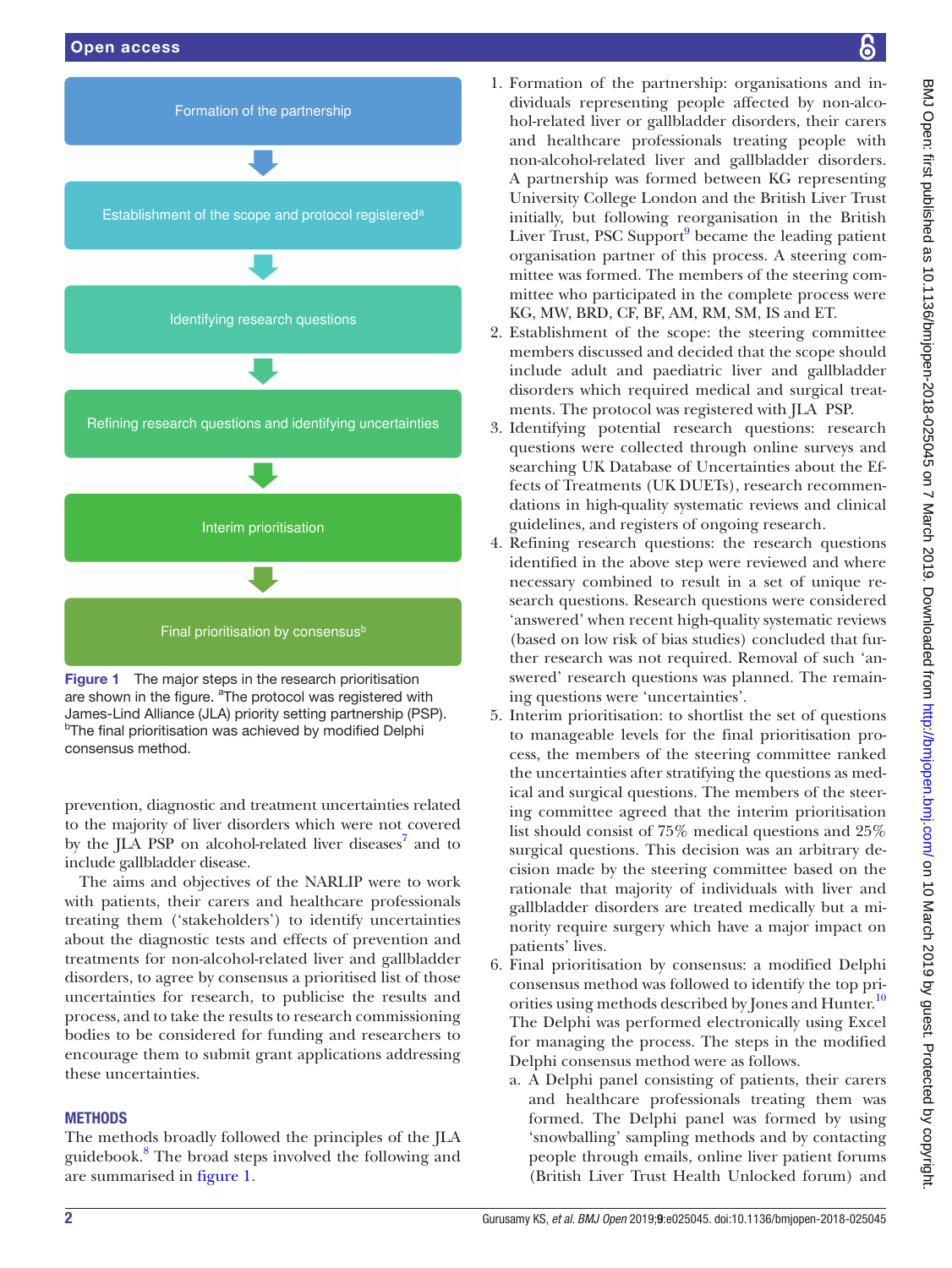newsletters. A total of 42 people expressed interest in joining the Delphi panel and 33 panel members completed all three rounds. Details of the Delphi panel composition and drop-outs are reported in the results section.

- b. A total of three rounds were conducted.
- c. Delphi panel members scored the shortlisted questions in the interim prioritisation process on a scale of 1–9 with 1 being considered least important and 9 being considered most important. Scores of 1–3 were categorised as 'less important', 4–6 as 'moderately important' and 7–9 as 'highly important'. Panel members were requested to score the questions according to the importance of the question to them/the persons that they represent or treat and could leave questions that they were unable to score empty. Each Delphi panel member could add a maximum of two questions in the first round to ensure that the questions most important to the Delphi panel members were included in the prioritisation process even if they were not identified in the earlier steps. In the subsequent rounds, the panel members were shown the summary scores and their previous score for each question. They were able to retain or change their score in each of the rounds after the first round. For calculation of the summary scores and the proportion considering a question 'highly important', non-responses were excluded.
- d. Consensus about a specific research question being a top research priority was reached when 80% or more Delphi panel members considered the research question as highly important (allocated scores between 7 and 9).
- e. When fewer than 10 research priorities were obtained by consensus, the remaining priorities were completed by uncertainties based on the highest proportions of panel members agreeing that the research question was highly important (scores between 7 and 9).
- f. There was no restriction on the Delphi panel to consult others while scoring the questions. However, only one final response on the set of questions was accepted from each Delphi panel member.

When there were no recent high-quality systematic reviews on the research question, we have recommended high-quality systematic reviews. When recent high-quality systematic reviews recommended high-quality research, we have recommended randomised controlled trials (RCTs) for prevention and treatment, as such studies carry the lowest risk of bias if conducted well; we would have recommended well conducted diagnostic test accuracy studies for diagnostic uncertainties. All online surveys were completed using Google Forms designed by KG. The Delphi process was completed using Microsoft Excel and email.

In addition, we had full support of patient organisations with involvement of patient representatives throughout the whole process rather than patients visiting the hospitals.

#### Patient and public involvement

Patients and public were involved in all aspects of this project: they were part of the steering committee and were involved in the definition of the scope, methodology used for the prioritisation process, identification of further patients and public representatives, participation in the Delphi panel, interpretation and critical revisions of the draft report. They will be involved in the dissemination of the findings through patient websites, patient forums and to research funders.

# **RESULTS**

#### Identifying and refining of research uncertainties

A total of 126 patients, carers, and those at risk of developing non-alcohol-related liver and gallbladder disorders, and 13 healthcare professionals participated in the first survey which was conducted between July and December 2015. This survey resulted in a total of 209 unique research questions. In addition, 219 unique questions were identified from searching the UK DUETs, Pubmed and Clinical-Trials.gov on 2 January 2016. A total of 428 unique valid (ie, falling within the remit of this priority setting partnership) research questions (247 medical-related and 181 surgery-related) were identified from these sources. None of the research questions had been answered by recent high-quality systematic reviews based on low risk of bias studies which concluded that further research was not required. Therefore, all the 428 research questions were considered research 'uncertainties'. The complete list of 428 unique valid uncertainties in no particular order is available in online [supplementary appendix 1](https://dx.doi.org/10.1136/bmjopen-2018-025045). This has been converted to the population, intervention, control and outcomes format whenever possible.

# Interim priorities

To identify a shortlist of questions (from the list of 429 questions) that were to be considered for the next step, a total of 48 research priorities (36 medical questions and 12 surgical questions) were identified on the basis of being selected by at least one patient or carer and healthcare professional of the steering committee (24 questions) and obtaining the highest ranks among the members of the steering committee (additional 24 questions). The list of 48 questions identified as interim priorities in no particular order is available in online [supplementary](https://dx.doi.org/10.1136/bmjopen-2018-025045)  [appendix 2.](https://dx.doi.org/10.1136/bmjopen-2018-025045)

# Final priorities

A total of 42 people expressed interest in joining the Delphi panel and 33 panel members completed all three rounds. Five people dropped out before they returned the scores of the first round (all patients, carers and general public), three between first and second rounds (all healthcare professionals) and one between the second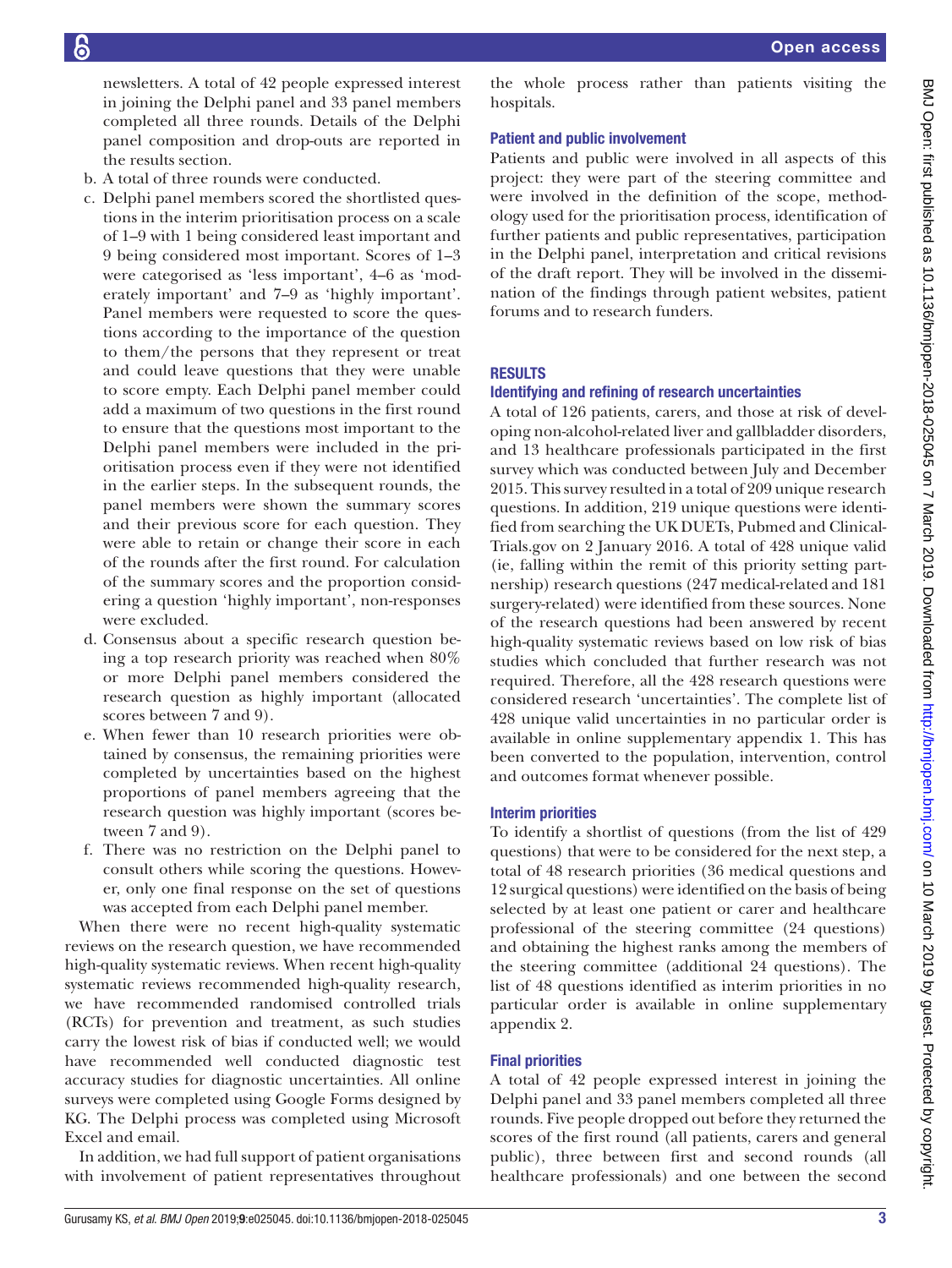and third rounds (healthcare professional). Of the 33 panel members who completed all the three rounds, 17 were healthcare professionals and 16 were patients, carers and general public. Of the 17 healthcare professionals, six were hepatologists, four were surgeons, two were hepatology nurses and the remaining were general practitioner, hepato-pancreato biliary surgery nurse, organ preservation biologist, dietician and pharmacist (one each). Of the 16 patients, carers and general public, there was representation from general public and various liver diseases including autoimmune diseases such as primary sclerosing cholangitis (PSC), primary biliary cholangitis, autoimmune hepatitis, viral hepatitis, metabolic diseases such as non-alcohol-related fatty liver disease (NAFLD), and other diseases such as hepatocellular carcinoma and polycystic liver disease. There was also representation of liver transplanted patients in the Delphi panel. In total, 23 panel members were from England, seven were from Scotland and three were from Wales. There were no panel members from Northern Ireland despite attempts to include panel members from Northern Ireland.

A total of 22 additional questions were added by the Delphi panel members in the first round of the Delphi process. The Delphi panel achieved consensus that an uncertainty was a top research priority for six research questions. Four additional research questions with the highest proportion of Delphi panel members scoring the question as highly important (scores between 7 and 9) were added to constitute the top 10 research priorities.

The list of the top 10 research priorities (in the order of proportion who agreed that the uncertainty is a very important research priority) is available is [table](#page-5-0) 1. All the top 10 research priorities were prevention and treatment uncertainties, and none were diagnostic test uncertainties. None of the panel members thought the first two questions as least important (scores 1–3). For the remaining eight questions, 3%–6.5% of people considered the questions to be least important (scores 1–3).

A summary of the availability of systematic review of RCTs on the topic of the individual questions, RCTs on the topic not included in the systematic review (if one exists), and the outcomes evaluated in these RCTs are listed in [table](#page-6-0) 2. [Table](#page-6-0) 2 also contains a suggestion for the next research steps. The list of the existing trials was compiled by searching ClinicalTrials.gov on 7 April 2018. The references to the trials not included in the systematic reviews is available in online [supplementary appendix 3](https://dx.doi.org/10.1136/bmjopen-2018-025045). As seen in [table](#page-6-0) 2, a well-designed RCT is the next step for eight of these top 10 research questions. This is because it appears that the outcomes in those trials will not address the outcomes listed in the research questions.

The complete list of questions in the Delphi process, the proportion of respondents who considered a research question as very important and the summary scores in each Delphi round is available in online [supplementary](https://dx.doi.org/10.1136/bmjopen-2018-025045)  [appendix 4.](https://dx.doi.org/10.1136/bmjopen-2018-025045) This appendix also has the breakdown of the proportion of patients, carers and general public who considered a research question as very important and

<span id="page-5-0"></span>

| Treatment uncertainties for which consensus that the uncertainty is a research priority was reached<br><b>Table 1</b>                                                                                                                                                                                             |                                                                                       |                                    |
|-------------------------------------------------------------------------------------------------------------------------------------------------------------------------------------------------------------------------------------------------------------------------------------------------------------------|---------------------------------------------------------------------------------------|------------------------------------|
| Treatment uncertainty (research question)                                                                                                                                                                                                                                                                         | Proportion<br>who rated this<br>question as highly<br>important in the<br>final round | Median (IQR) in<br>the final round |
| What is the best treatment for people with early or very early hepatocellular carcinoma?                                                                                                                                                                                                                          | 93.5%                                                                                 | 8(7,9)                             |
| What are the best treatments that cure or delay the progression (worsening) of primary<br>sclerosing cholangitis (PSC)?                                                                                                                                                                                           | 93.3%                                                                                 | 8(7,9)                             |
| What are the best treatments that cure or delay the progression (worsening) of non-<br>alcohol-related fatty liver disease (NAFLD)?                                                                                                                                                                               | 90.3%                                                                                 | 9(8,9)                             |
| What is the best immunosuppressive regimen in adults undergoing liver<br>transplantation?                                                                                                                                                                                                                         | 90.3%                                                                                 | 8(7,9)                             |
| Should general public be educated about NAFLD with an aim to reduce the numbers of 81.8%<br>those that have it?                                                                                                                                                                                                   |                                                                                       | 8(7,9)                             |
| What are the best treatments that cure or delay the progression (worsening) of<br>autoimmune hepatitis?                                                                                                                                                                                                           | 80.6%                                                                                 | 8(7,9)                             |
| What are the best treatments that cure or delay the progression (worsening) of non-<br>alcohol-related steatohepatitis?                                                                                                                                                                                           | 76.7%                                                                                 | 8(6.75,9)                          |
| Prior to liver transplantation, is it better to transport the donor liver using a machine<br>which pumps blood or preservation solution through the liver (machine perfusion)<br>or is it better to transport it in the standard way of transporting it immersed in cold<br>preservation solution (cold storage)? | 74.2%                                                                                 | 7(6,9)                             |
| What are the best treatments that cure or delay the progression (worsening) of primary<br>biliary cholangitis?                                                                                                                                                                                                    | 74.2%                                                                                 | 7(6,8)                             |
| Are there any treatments that reverse the liver damage in PSC?                                                                                                                                                                                                                                                    | 72.4%                                                                                 | 7(6,9)                             |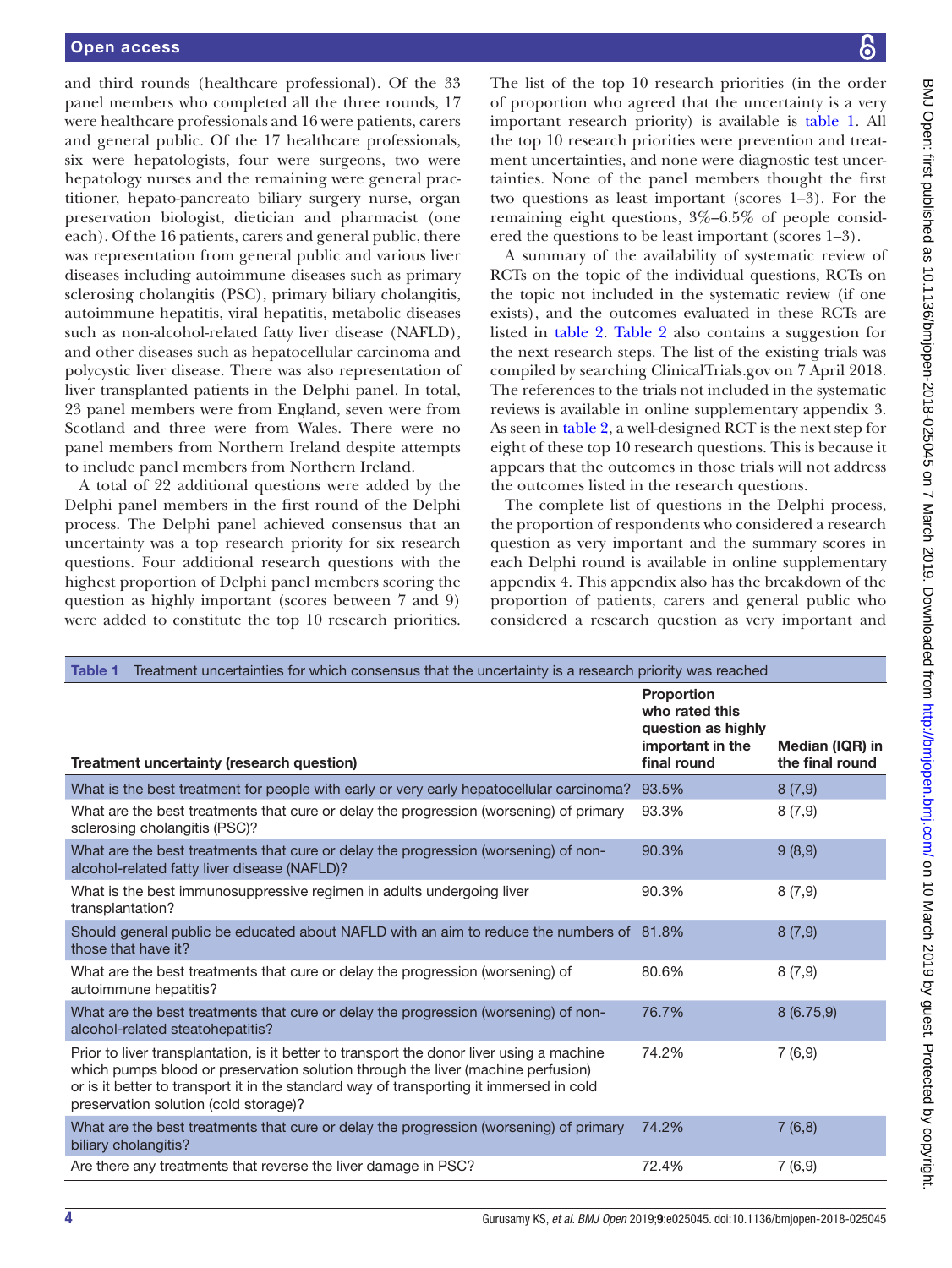<span id="page-6-0"></span>

|                                                                                                                                                 |                                                        |                                                                                                                                                                                                                                             | Table 2 Next step to address the top 10 research priorities based on current best evidence (summary)                                                                                                                                                                                                                                                                    |                                                                                                                                                                                                                                                                                    |
|-------------------------------------------------------------------------------------------------------------------------------------------------|--------------------------------------------------------|---------------------------------------------------------------------------------------------------------------------------------------------------------------------------------------------------------------------------------------------|-------------------------------------------------------------------------------------------------------------------------------------------------------------------------------------------------------------------------------------------------------------------------------------------------------------------------------------------------------------------------|------------------------------------------------------------------------------------------------------------------------------------------------------------------------------------------------------------------------------------------------------------------------------------|
| <b>Treatment uncertainty</b><br>(research question)                                                                                             | <b>High-quality</b><br>systematic review*†             | <b>RCTs not included</b><br>in the systematic<br>review*‡                                                                                                                                                                                   | <b>Patient-oriented</b><br>outcomes assessed in<br>trials not included in the<br>systematic review§                                                                                                                                                                                                                                                                     | Next step                                                                                                                                                                                                                                                                          |
| What is the best<br>treatment for people<br>with early or very<br>early hepatocellular<br>carcinoma (HCC)?                                      | 13                                                     | 8 trials                                                                                                                                                                                                                                    | Survival (7 trials), recurrence High-quality RCTs<br>(5 trials), morbidity (3 trials)                                                                                                                                                                                                                                                                                   | of interventions not<br>covered in ongoing<br>trials and comparison<br>of health-related quality<br>(HRQoL) in different<br>treatments                                                                                                                                             |
| What are the best<br>treatments that cure or<br>delay the progression<br>(worsening) of primary<br>sclerosing cholangitis<br>(PSC)?             | 14                                                     | 9 trials                                                                                                                                                                                                                                    | None of the trials include<br>survival, HRQoL as<br>outcomes¶                                                                                                                                                                                                                                                                                                           | High-quality RCTs<br>with clinical outcomes<br>(survival, HRQoL)                                                                                                                                                                                                                   |
| What are the best<br>treatments that cure or<br>delay the progression<br>(worsening) of non-<br>alcohol-related fatty<br>liver disease (NAFLD)? | 15 (Includes only<br>pharmacological<br>interventions) | More than 10<br>published trials on<br>lifestyle interventions<br>and more than 20<br>trials on nutritional<br>supplementation with<br>no recent high-quality<br>systematic reviews<br>Pharmacological<br><i>interventions</i><br>44 trials | Lifestyle interventions and<br>nutritional supplementation<br>Not applicable as there are<br>no high-quality systematic<br>reviews<br>Pharmacological<br><i>interventions</i><br>Health-related quality of<br>life (2 trials), resolution of<br>fatty liver disease (11 trials),<br>mortality (2 trials), cirrhosis<br>(2 trials), cardiovascular<br>events (2 trials)¶ | High-quality systematic<br>reviews on lifestyle<br>interventions (one<br>review) and nutritional<br>supplementation to<br>cure or delay the<br>progression of NAFLD<br>and high-quality RCTs<br>on pharmacological<br>interventions with<br>clinical outcomes<br>(survival, HRQoL) |
| What is the best<br>immunosuppressive<br>regimen in adults<br>undergoing liver<br>transplantation?                                              | 16 (Covers only<br>maintenance<br>immunosuppression)   | <b>Induction</b><br><i>immunosuppression:</i><br>more than 20 published<br>trials<br>Maintenance<br>immunosuppression<br>4 trials                                                                                                           | <i><u><b>Induction</b></u></i><br>immunosuppression<br>Not applicable as there is<br>no high-quality systematic<br>review<br>Maintenance<br>immunosuppression<br>Graft survival (1 trial)<br>Adverse events (1 trial)<br>Hepatocellular carcinoma<br>$(1 \text{ trial})$                                                                                                | High-quality systematic<br>review on induction<br>immunosuppressive<br>regimen and high-<br>quality RCTs on<br>maintenance<br>immunosuppression<br>with important clinical<br>outcomes (overall<br>survival, HRQoL)                                                                |
| Should general public<br>be educated about<br>NAFLD with an aim to<br>reduce the numbers of<br>those that have it?                              | <b>None</b>                                            | <b>None</b>                                                                                                                                                                                                                                 |                                                                                                                                                                                                                                                                                                                                                                         | High-quality RCTs on<br>education to prevent<br><b>NAFLD</b>                                                                                                                                                                                                                       |
| What are the best<br>treatments that cure or<br>delay the progression<br>(worsening) of<br>autoimmune hepatitis?                                | None                                                   | 15 trials                                                                                                                                                                                                                                   | Survival (1 trial), health-<br>related quality of life (1<br>trial)¶                                                                                                                                                                                                                                                                                                    | High-quality RCTs<br>with clinical outcomes<br>(survival, HRQoL)                                                                                                                                                                                                                   |
| What are the best<br>treatments that cure or<br>delay the progression<br>(worsening) of non-<br>alcohol-related<br>steatohepatitis (NASH)?      | people with NASH                                       |                                                                                                                                                                                                                                             | The evidence related to this question is covered under NAFLD by performing a subgroup analysis of                                                                                                                                                                                                                                                                       |                                                                                                                                                                                                                                                                                    |
|                                                                                                                                                 |                                                        |                                                                                                                                                                                                                                             |                                                                                                                                                                                                                                                                                                                                                                         | Continued                                                                                                                                                                                                                                                                          |

Gurusamy KS, *et al. BMJ Open* 2019;9:e025045. doi:10.1136/bmjopen-2018-025045 5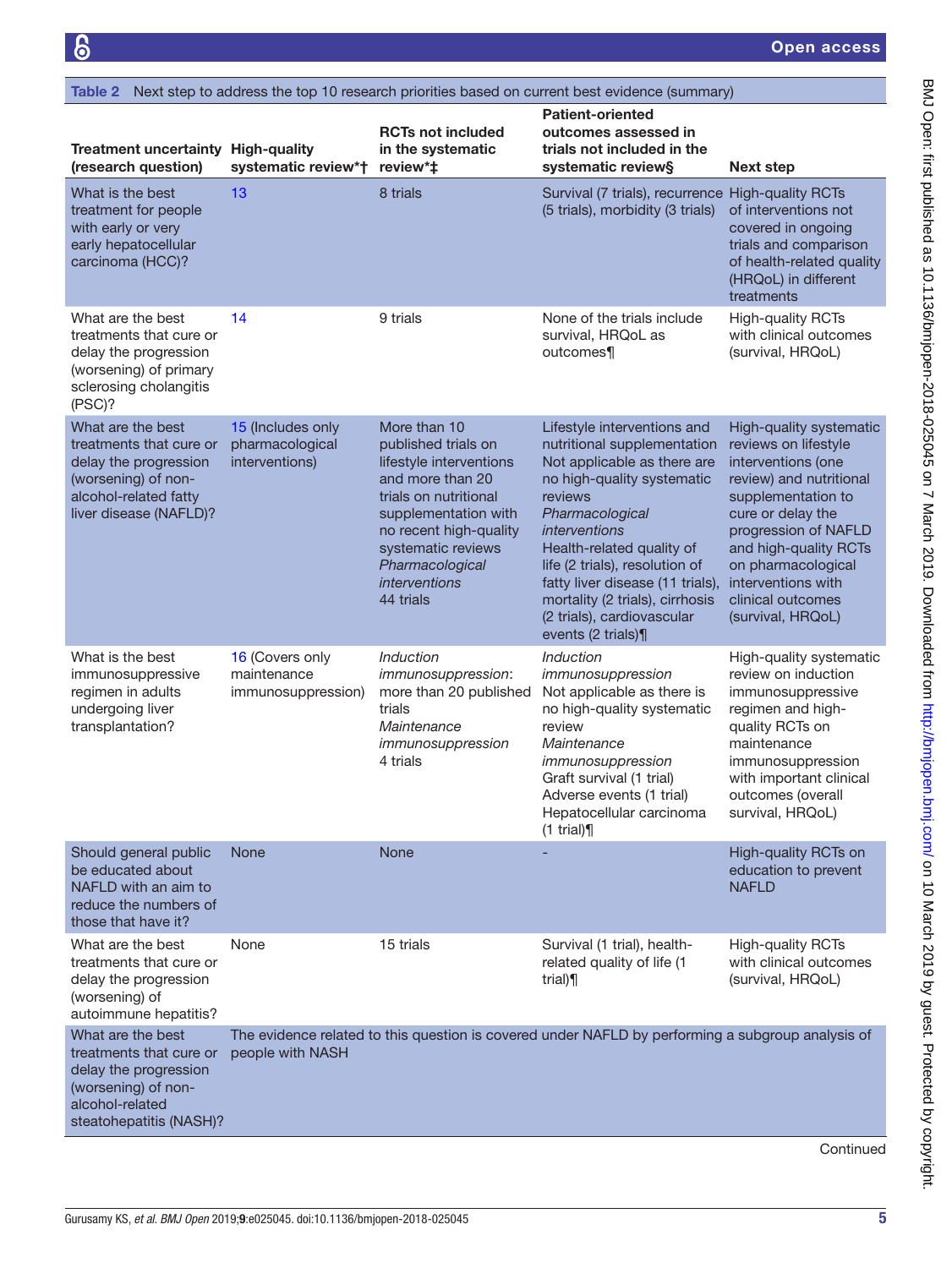| Table 2<br>Continued                                                                                                                                                                                                                                                                                                                               |                                                                                                                                                                                                                                                                                                                                             |                                                           |                                                                                                            |                                                                                                                                     |
|----------------------------------------------------------------------------------------------------------------------------------------------------------------------------------------------------------------------------------------------------------------------------------------------------------------------------------------------------|---------------------------------------------------------------------------------------------------------------------------------------------------------------------------------------------------------------------------------------------------------------------------------------------------------------------------------------------|-----------------------------------------------------------|------------------------------------------------------------------------------------------------------------|-------------------------------------------------------------------------------------------------------------------------------------|
| <b>Treatment uncertainty</b><br>(research question)                                                                                                                                                                                                                                                                                                | <b>High-quality</b><br>systematic review*†                                                                                                                                                                                                                                                                                                  | <b>RCTs not included</b><br>in the systematic<br>review*± | <b>Patient-oriented</b><br>outcomes assessed in<br>trials not included in the<br>systematic review§        | <b>Next step</b>                                                                                                                    |
| Prior to liver<br>transplantation, is it<br>better to transport the<br>donor liver using a<br>machine which pumps<br>blood or preservation<br>solution through<br>the liver (machine<br>perfusion) or is it<br>better to transport it<br>in the standard way<br>of transporting it<br>immersed in cold<br>preservation solution<br>(cold storage)? | None                                                                                                                                                                                                                                                                                                                                        | 5 trials                                                  | Overall survival (4 trials),<br>graft survival (5 trials),<br>health-related quality of life<br>(2 trials) | Await results of the<br>RCTs (all expected to<br>complete by the end<br>of 2019) and perform a<br>high-quality systematic<br>review |
| What are the best<br>treatments that cure or<br>delay the progression<br>(worsening) of primary<br>biliary cholangitis?                                                                                                                                                                                                                            | 17                                                                                                                                                                                                                                                                                                                                          | 24 trials                                                 | Health-related quality of life High-quality RCTs<br>(5 trials), relief of symptoms<br>$(5 \text{ trials})$ | with clinical outcomes<br>(survival, HRQoL)                                                                                         |
| Are there any<br>treatments that reverse<br>the liver damage in<br>PSC?                                                                                                                                                                                                                                                                            | The evidence related to this question is covered under treatments for PSC. The systematic review<br>did not include fibrosis as one of the outcomes. Nine of the trials included in the systematic review<br>reported on fibrosis. Two of the trials not included in the systematic review (and listed above) reported<br>on liver fibrosis |                                                           |                                                                                                            |                                                                                                                                     |
|                                                                                                                                                                                                                                                                                                                                                    |                                                                                                                                                                                                                                                                                                                                             |                                                           |                                                                                                            |                                                                                                                                     |

\*Numbers indicate the reference number.

†Further well-designed randomised controlled trials (RCTs) using clinical outcomes were recommended by all these systematic reviews. ‡Ongoing trials, unpublished trials or trials published since the search date for the systematic review when a high-quality systematic review

based on RCTs exists. If no systematic reviews based on RCTs exist, these are either published trials or ongoing studies. §This information is reported to find out whether the important patient-oriented outcomes are reported in the trials not covered by high-quality systematic reviews. This is to help with deciding whether new RCTs are necessary on the topic.

¶The remaining trials reported treatment-related adverse events, composite outcomes and surrogate markers.

their summary scores in each Delphi round along with similar summary measures for healthcare professionals.

#### **DISCUSSION**

This is the first priority setting partnership on non-alcohol-related liver and gallbladder disorders. This included a wide range of disease processes and a total of 428 unique research questions that met the scope of this priority setting partnership were identified. All the research questions were considered unanswered as there had been no high-quality systematic reviews which indicated that no further research is required, that is, all the research questions were uncertainties. Consensus that an uncertainty was a very important research priority was reached for six research questions. Four additional research questions with the highest proportion of Delphi panel members ranking the question as highly important were added to constitute the top 10 research priorities.

As evident from the online [supplementary appendix 1,](https://dx.doi.org/10.1136/bmjopen-2018-025045) longevity of life and health-related quality of life are two major outcomes that appear important to patients, their

carers and healthcare professionals. However, even when there are ongoing trials, it appears that the outcomes in those trials will not address the outcomes listed in eight of the top 10 research questions [\(table](#page-6-0) 2). Therefore, the next step in addressing these uncertainties is the design and conduct of RCTs. Such RCTs may involve qualitative studies to determine the design and should compare the treatments that improve the longevity of life and/or health-related quality of life.

It should be noted that uncertainties 'what are the best treatments that cure or delay the progression (worsening) of NAFLD?' and 'what are the best treatments that cure or delay the progression (worsening) of non-alcohol-related steatohepatitis (NASH)?' are related to each other. Although NAFLD includes NASH, most of the panel members felt that the research questions related to NAFLD and NASH should be kept separate uncertainties. While the same systematic review can cover both the uncertainties, the primary research study designed to address these two questions differ in terms of the setting, the outcomes used and the period of follow-up. Any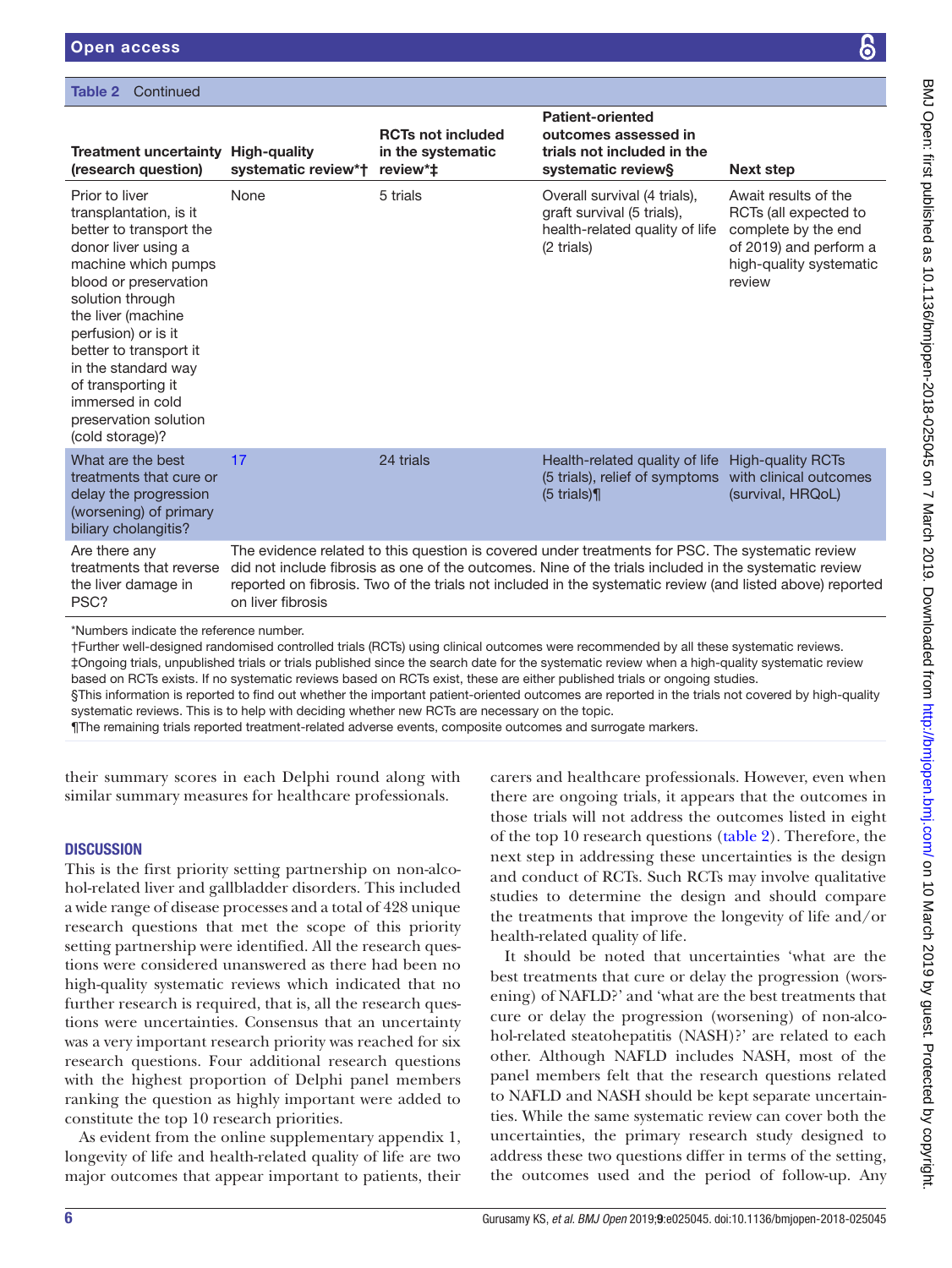primary research that tries to answer these two questions in a single RCT will be inefficient.

Similarly, for the uncertainties 'what are the best treatments that cure or delay the progression (worsening) of PSC' and 'are there any treatments that reverse the liver damage in PSC?', a single RCT will be inefficient and the preference of most of the panel members was to keep these uncertainties as separate uncertainties.

There are several limitations to our priority setting process. The first one is deviation from the original protocol. To select the final top priorities, the initial plan was to arrive at consensus by open small group and large group discussions of patients, carers, and healthcare professionals as suggested by the standard JLA process, [8](#page-9-5) which provides an opportunity for a knowledge exchange of viewpoints and experience. However, part of the steering committee with experience in a similar priority setting partnership felt that open discussions resulted in 'loud voices' being given more importance resulting in an unrepresentative list of top priorities. While this can be mitigated by facilitated group discussions by neutral JLA facilitators to ensure that all voices were heard in the discussions, this was considered by the steering committee as an important source of bias based on their prior experience in participating in open discussions. The steering committee therefore decided to follow the Delphi consensus method which is one of the major consensus methods. $10$  The advantages of Delphi consensus method over open discussions include anonymity of the response and the equal weight given to the opinions of all members.<sup>[10](#page-9-7)</sup> In addition, they are less costly to conduct without any limitation by geographical location compared with other methods of consensus $10$ because of the lack of necessity to travel and take time off regular work. However, there is considerable variability in the previous performance of Delphi processes with regard to the number of rounds and the criteria for achieving consensus[.11](#page-9-8) Arriving at consensus depends on people revising their scores based on the other's scores. Our initial plan was to extend the Delphi to four rounds if consensus on 10 top research priorities was not reached in three rounds. However, there was minimal change in scores between the rounds for most questions (online [supplementary appendix 3\)](https://dx.doi.org/10.1136/bmjopen-2018-025045) and the Delphi process was completed in three rounds. Consensus on a top research priority was achieved for six questions only. However, the proportion of Delphi panel members ranking a question as highly important was greater than 70% for the remaining four questions added to the list of top research priorities. Previous Delphi consensus processes have used various cut-off points for defining consensus: greater than 70% agreement among panel members is well within the definition of consensus used in previous Delphi consensus processes. [11](#page-9-8)

The other major limitation of our priority setting process is the representativeness of the people who completed the survey and took part in the Delphi process. The online survey was shared among clinicians

and members of general and disease-specific patient organisations. Most questions resulting from the online survey relate to chronic liver disease (in particular, autoimmune liver diseases), perhaps reflecting the high motivation to support research from those groups. The Delphi panel also had a high representation of people related to chronic liver disease (in particular, autoimmune liver diseases) as patients, carers or healthcare professionals. While people affected by different liver and gallbladder disorders were actively sought through both general and disease-specific patient support groups and organisations, only a few responded and completed all three rounds of the Delphi process. The potential bias towards prioritising chronic liver diseases is evident as nine of the top 10 research priorities relate to chronic liver diseases (four relate to autoimmune liver diseases, three related to NAFLD and two related to liver transplantation). It was surprising that the uncertainties related to the treatment of chronic viral diseases such as chronic hepatitis B and chronic hepatitis C were not identified within the top 10 research priorities. This may be because of the perception by some of the panel members that the research questions related to the treatment of chronic hepatitis C were answered with the advent of directly acting antivirals (personal communication). The reason for non-prioritisation of chronic hepatitis B is not entirely clear. This may be because chronic hepatitis B may not have been considered as important as other chronic liver diseases or under-representation of chronic hepatitis B in the panel.

Cancer-related questions, childhood-related liver diseases and other benign disorders did not end up in the top research priorities (except for the treatment of very early hepatocellular carcinoma, which is managed by hepatologists and surgeons) probably for the reasons described above. We recommend that separate prioritisation processes are carried out for people with gallstones, a condition that affects approximately 5%–25% of the population, $12$  for people with primary and secondary liver cancer, and childhood liver disorders where significant uncertainties remain on the effectiveness of different treatments in decreasing mortality and improving health-related quality of life.

As well as the above limitation, we are aware of the inherent limitations of using solely technology to carry out the Delphi exercise. These are limitations that can potentially lead to bias in any consensus-building method including that of face-to-face consensus methods normally used in a JLA PSP.

One solution which might address the limitations of this priority setting process and the standard JLA process may be to collect information routinely from patients visiting hospitals using paper forms and conduct online meetings (video conferencing and presentation) before the final round of the Delphi (or the standard face-toface priority setting workshop used by the JLA. Some JLA PSPs do use methods such as face-to-face interviews and group discussions rather than solely online surveys). By collecting information on paper forms and conducting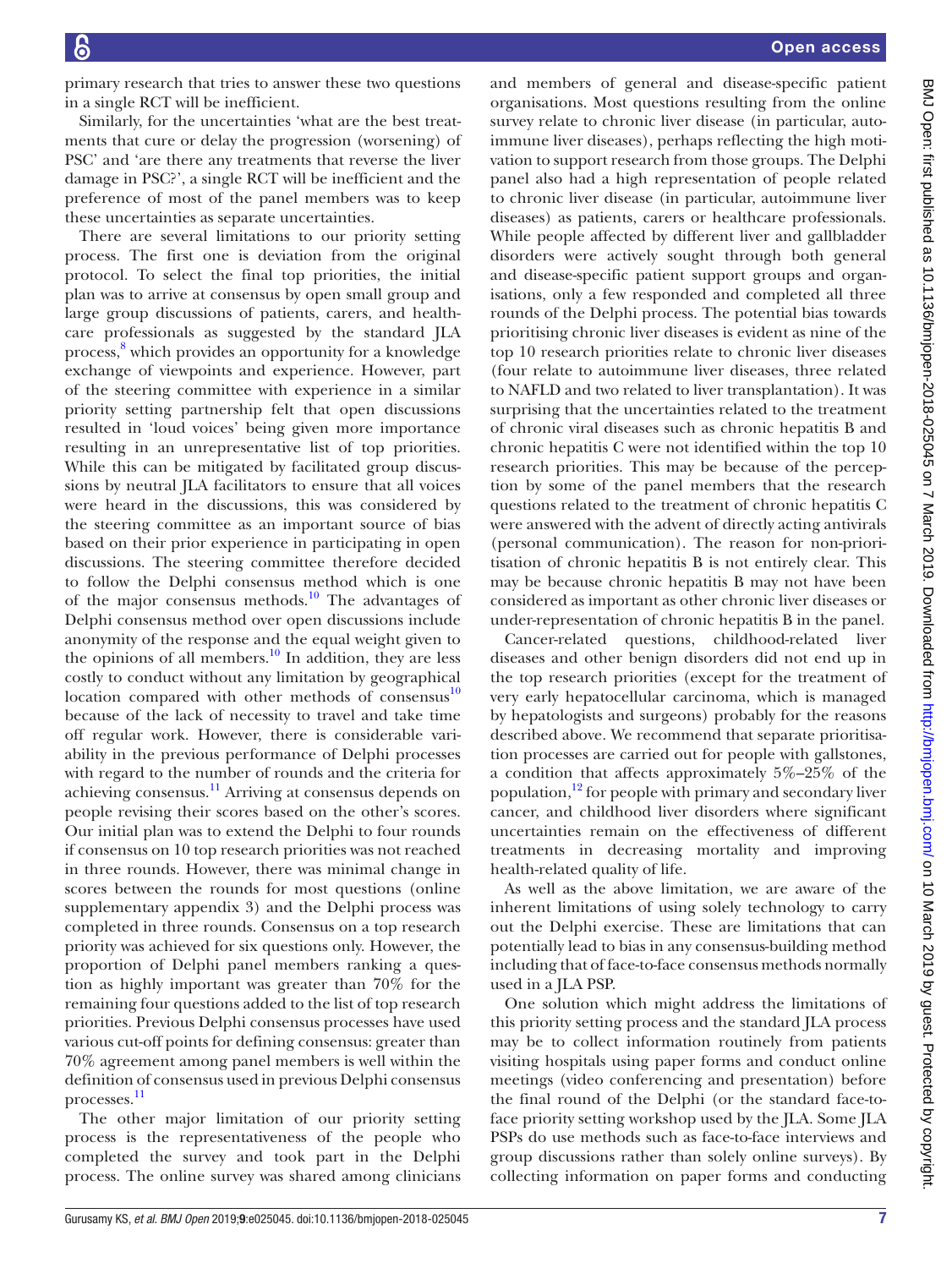#### Open access

the meetings in hospitals, it is possible to engage with people who do not have access to or are not familiar with computers. It is also possible to engage with people who have concerns regarding data confidentiality with the use of computers or social media by collecting information using paper forms. Ethical and confidentiality issues will need to be considered prior to engaging patients attending hospital in the research prioritisation process.

Another limitation of our priority setting process is the drop-outs during the Delphi process. While some of the drop-outs may be related to the ability to complete online surveys and use Microsoft Excel, some patient representatives or clinicians may have dropped out because they did not find any research question to be of direct relevance to them. Other reasons include lack of understanding of the conditions, feeling that the process was too complicated, feeling that the process would not work, and the time commitment for the process. This is because of the broad scope of this research prioritisation process and may be overcome by choosing a narrower focus while defining the scope of the prioritisation process, and by better explanation of the disease processes through presentations.

It should also be recognised that the Delphi panel was constituted of representatives from England, Scotland and Wales. Therefore, the findings are applicable in only these countries. However, the findings are likely to be applicable throughout the NHS and in other European and Western countries with a similar spectrum of chronic liver diseases and similar treatment options available.

In summary, there are significant uncertainties in the management of liver and gallbladder disorders. Further high-quality research is necessary to address these uncertainties which may require programmes of basic, translational, clinical and public health research. For issues with diverse and unproven treatment options, RCTs may be the only mechanism for identifying the most effective treatment and the treatments that represent good value for money for the NHS. Such RCTs should assess the effect of different treatments in improving longevity of life and/or health-related quality of life.

#### Author affiliations

<sup>1</sup>Division of Surgery and Interventional Science, University College London, London, UK

- <sup>3</sup>HPB Surgery, Royal Free London NHS Foundation Trust, London, UK
- 4 Nutrition and Dietetics, University of Hertfordshire, Hatfield, UK
- <sup>5</sup>Hepatology, Freeman Hospital, Newcastle upon Tyne, UK
- <sup>6</sup>Cochrane Collaboration Consumer Network, London, UK
- <sup>7</sup> Carolside Medical Centre, Clarkston, UK
- <sup>8</sup>UCL Institute for Liver and Digestive Health, University College London, London, UK <sup>9</sup>Surgery, NHS Grampian, Aberdeen, UK
- <sup>10</sup>Patient Representative, UK
- $^{11}$  Hepatology and Gastroenterology, NHS Tayside, Dundee, UK
- <sup>12</sup>Hepatology, Queen Elizabeth Hospital Birmingham, Birmingham, UK
- <sup>13</sup>Hepatology, Royal Cornwall Hospitals NHS Trust, Truro, UK
- 14HPB Surgery, University Hospital of Wales, Cardiff, UK
- <sup>15</sup>Hepatology, Norfolk and Norwich University Hospitals NHS Foundation Trust, Norwich, UK
- <sup>16</sup>Pharmacy, Queen Elizabeth Hospital, Birmingham, UK
- <sup>17</sup>Hepatology, John Radcliffe Hospital, Oxford, UK

<sup>18</sup>Hepatology, Royal Gwent Hospital, Newport, UK

Acknowledgements We thank Mr Andrew Langford, previous chief executive of British Liver Trust, participants in the survey, Ms Caroline Whiting and Ms Beccy Maeso, JLA PSP co-ordinators for their advice on the process and comments on the manuscript, and the Delphi panel members who preferred to remain anonymous in contributing to this research prioritisation process.

Contributors KG: conceptualisation, healthcare professional and methodological lead of steering committee, Delphi panel member, analysis, author of the manuscript. MW: patients and carers lead of steering committee, Delphi panel member. BRD, CF, BF, AM, SM, IS, ET: steering committee, Delphi panel member, suggested revisions to the manuscript. RM: steering committee, James-Lind Alliance advisor. IA, MC, JFD, GE, AME, LF, AG, NK, EJM, SR, AS, LS, AY: Delphi panel member, suggested revisions to the manuscript.

Funding The authors have not declared a specific grant for this research from any funding agency in the public, commercial or not-for-profit sectors.

Competing interests The decisions made by healthcare professionals involved in the research prioritisation process might have been influenced by their professional interests, in addition to their own, or family member's experience of health conditions. Decisions made by patients and carers in the research prioritisation process might have been influenced by their particular experiences, health needs and interests.

Patient consent for publication Not required.

Ethics approval Ethical approval was not deemed necessary because no personal identifiable information was being collected, and the questions were being asked of healthcare professionals, patients and their carers were not considered sensitive questions.

Provenance and peer review Not commissioned; externally peer reviewed.

Data sharing statement All data are available in the manuscript or in the online [supplementary file.](https://dx.doi.org/10.1136/bmjopen-2018-025045)

Open access This is an open access article distributed in accordance with the Creative Commons Attribution Non Commercial (CC BY-NC 4.0) license, which permits others to distribute, remix, adapt, build upon this work non-commercially, and license their derivative works on different terms, provided the original work is properly cited, appropriate credit is given, any changes made indicated, and the use is non-commercial. See: [http://creativecommons.org/licenses/by-nc/4.0/.](http://creativecommons.org/licenses/by-nc/4.0/)

#### **REFERENCES**

- <span id="page-9-0"></span>1. Chalmers I. Confronting therapeutic ignorance. *[BMJ](http://dx.doi.org/10.1136/bmj.39555.392627.80)* 2008;337:a841.
- <span id="page-9-1"></span>2. James Lind Alliance Priority Setting Partnerships. About the James Lind Alliance. 2018 [http://wwwjlanihracuk/about-the-james-lind](http://wwwjlanihracuk/about-the-james-lind-alliance/)[alliance/](http://wwwjlanihracuk/about-the-james-lind-alliance/) (accessed 6th April 2018).
- <span id="page-9-2"></span>3. Crowe S, Fenton M, Hall M, *et al*. Patients', clinicians' and the research communities' priorities for treatment research: there is an important mismatch. *[Res Involv Engagem](http://dx.doi.org/10.1186/s40900-015-0003-x)* 2015;1:2.
- 4. Tallon D, Chard J, Dieppe P. Relation between agendas of the research community and the research consumer. *[Lancet](http://dx.doi.org/10.1016/S0140-6736(00)02351-5)* 2000;355:2037–40.
- <span id="page-9-3"></span>5. James Lind Alliance Priority Setting Partnerships. Tinnitus PSP: What's happening to address the priorities more than 4 years later? 2017 [http://wwwjlanihracuk/news/tinnitus-psp-whats-happening-to](http://wwwjlanihracuk/news/tinnitus-psp-whats-happening-to-address-the-priorities-more-than-4-years-later/5299)[address-the-priorities-more-than-4-years-later/5299](http://wwwjlanihracuk/news/tinnitus-psp-whats-happening-to-address-the-priorities-more-than-4-years-later/5299) (accessed on 2 Dec 2018)
- 6. National Institute for Health Research. Adding value in research 1: Identifying important research topics. 2018 [https://wwwnihracuk/](https://wwwnihracuk/about-us/documents/pillar-1-identifying-researchpdf) [about-us/documents/pillar-1-identifying-researchpdf](https://wwwnihracuk/about-us/documents/pillar-1-identifying-researchpdf) (accessed on 2 Dec 2018)
- <span id="page-9-4"></span>7. James Lind Alliance Priority Setting Partnerships. Alcohol-related liver disease. 2018 [http://wwwjlanihracuk/priority-setting](http://wwwjlanihracuk/priority-setting-partnerships/alcohol-related-liver-disease/)[partnerships/alcohol-related-liver-disease/](http://wwwjlanihracuk/priority-setting-partnerships/alcohol-related-liver-disease/) (accessed 6th Apr 2018).
- <span id="page-9-5"></span>8. James Lind Alliance Priority Setting Partnerships. JLA guidebook. 2018 <http://wwwjlanihracuk/jla-guidebook/>(accessed *6th* April 2018).
- <span id="page-9-6"></span>PSC Support. Welcome to PSC Support, dedicated to helping people affected by primary sclerosing cholangitis. 2018 [https://](https://wwwpscsupportorguk/) [wwwpscsupportorguk/.](https://wwwpscsupportorguk/)
- <span id="page-9-7"></span>10. Jones J, Hunter D. Consensus methods for medical and health services research. *[BMJ](http://www.ncbi.nlm.nih.gov/pubmed/7640549)* 1995;311:376–80.
- <span id="page-9-8"></span>11. Diamond IR, Grant RC, Feldman BM, *et al*. Defining consensus: a systematic review recommends methodologic criteria for reporting of Delphi studies. *[J Clin Epidemiol](http://dx.doi.org/10.1016/j.jclinepi.2013.12.002)* 2014;67:401–9.

<sup>&</sup>lt;sup>2</sup>PSC Support, Oxfordshire, UK